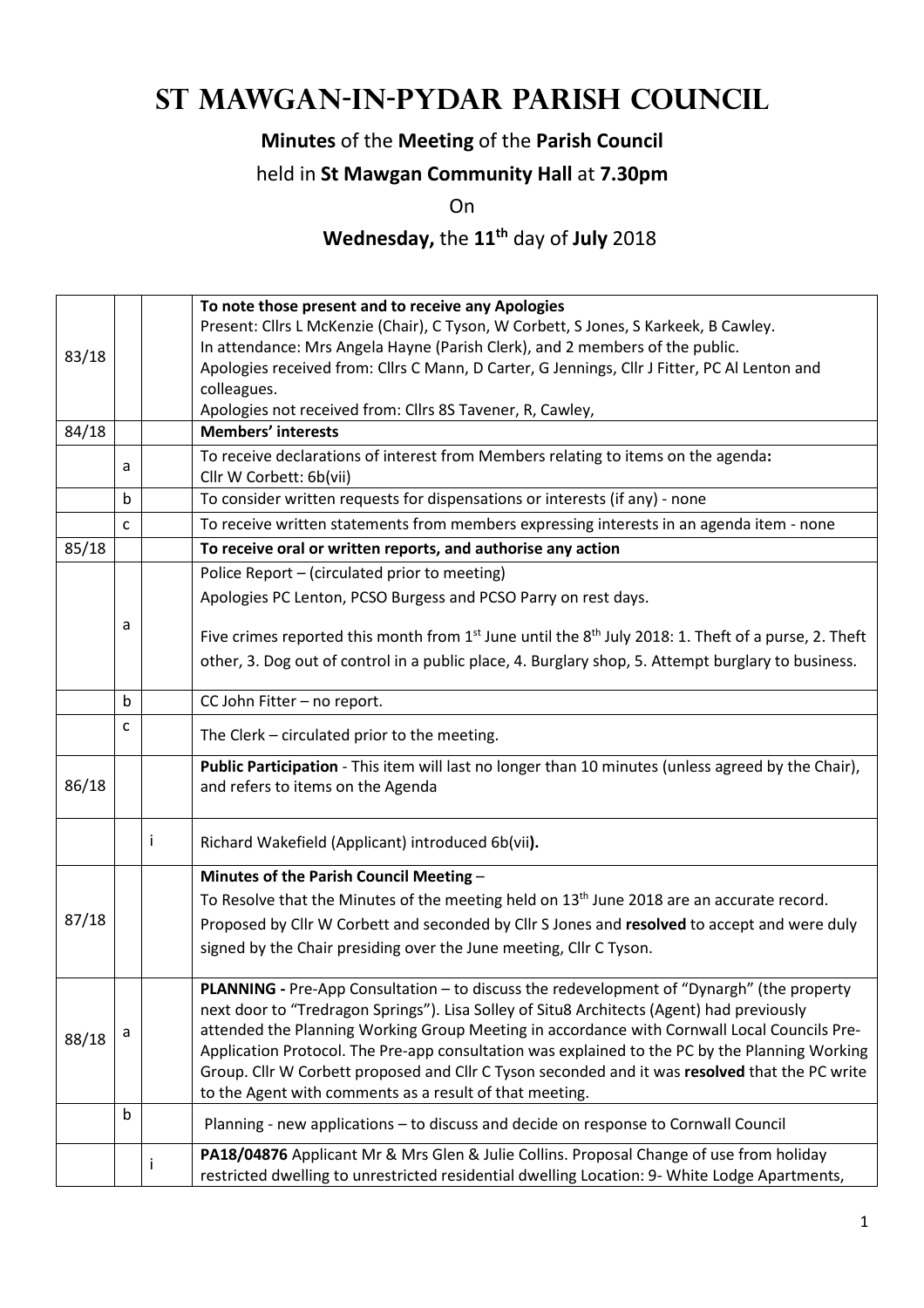| Karkeek and resolved no objection. Cllr S Jones abstained.<br>PA18/05105. Applicant Mr Rolf Munding. Proposal: Renovation, extension and re-use of<br>existing listed agricultural buildings, demolition of existing pole barn, construction of earth- | access to White Lodge Mawgan Porth. Proposed by Cllr W Corbett and seconded by Cllr S |  |  |  |  |
|--------------------------------------------------------------------------------------------------------------------------------------------------------------------------------------------------------------------------------------------------------|---------------------------------------------------------------------------------------|--|--|--|--|
|                                                                                                                                                                                                                                                        |                                                                                       |  |  |  |  |
|                                                                                                                                                                                                                                                        |                                                                                       |  |  |  |  |
|                                                                                                                                                                                                                                                        |                                                                                       |  |  |  |  |
| sheltered building for spa treatments, provision of car park, landscaping and other associated                                                                                                                                                         |                                                                                       |  |  |  |  |
| development to create luxury spa resort with six holiday accommodation units (re-submission<br>ii                                                                                                                                                      |                                                                                       |  |  |  |  |
| of revised scheme following the refusal of application refs. PA16/12074 and PA16/12075).                                                                                                                                                               |                                                                                       |  |  |  |  |
| Location: Whitewater Farm St Columb TR9 6DR. Cllr W Corbett proposed, and Cllr S Jones                                                                                                                                                                 |                                                                                       |  |  |  |  |
| seconded, and resolved no objection providing the proposal had the agreement of the                                                                                                                                                                    |                                                                                       |  |  |  |  |
| Conservation Officer.                                                                                                                                                                                                                                  |                                                                                       |  |  |  |  |
| PA18/05106. Applicant Mr Rolf Munding. Proposal: Listed building consent for renovation,                                                                                                                                                               |                                                                                       |  |  |  |  |
| extension and re-use of existing listed agricultural buildings, demolition of existing pole barn,                                                                                                                                                      |                                                                                       |  |  |  |  |
| construction of earth sheltered building for spa treatments, provision of car park, landscaping                                                                                                                                                        |                                                                                       |  |  |  |  |
| and other associated development to create luxury spa resort with six holiday accommodation<br>iii                                                                                                                                                     |                                                                                       |  |  |  |  |
| units (re-submission of revised scheme following the refusal of application refs. PA16/12074                                                                                                                                                           |                                                                                       |  |  |  |  |
| and PA16/12075). Location: Whitewater Farm St Columb TR9 6DR.                                                                                                                                                                                          |                                                                                       |  |  |  |  |
| Cllr W Corbett proposed, and Cllr S Jones seconded, and resolved no objection providing the                                                                                                                                                            |                                                                                       |  |  |  |  |
| proposal had the agreement of the Conservation Officer.                                                                                                                                                                                                |                                                                                       |  |  |  |  |
| PA18/05596. Applicant Mr Stephen Gardner. Proposal: Application for a non-material                                                                                                                                                                     |                                                                                       |  |  |  |  |
| amendment (1) following grant of planning permission PA14/10542. Amendment sought -<br>iv                                                                                                                                                              |                                                                                       |  |  |  |  |
| Increase in length of the sun room by one metre. Location: Yongala St Mawgan TR8 4EZ. Cllr W                                                                                                                                                           |                                                                                       |  |  |  |  |
| Corbett proposed, and Cllr S Jones seconded, and resolved no objection.                                                                                                                                                                                |                                                                                       |  |  |  |  |
| PA18/02824. Applicant: Mr Scott Eggleton. Proposal: Erection of first floor balcony and stairs to                                                                                                                                                      |                                                                                       |  |  |  |  |
| rear of the property. Location: 4 Sandy Court Mawgan Porth Hill Mawgan Porth TR8 4BJ.                                                                                                                                                                  |                                                                                       |  |  |  |  |
| Aware of concerns of a neighbour of overlooking and noise, Cllr W Corbett proposed, and Cllr C<br>$\mathsf{v}$                                                                                                                                         |                                                                                       |  |  |  |  |
| Tyson seconded and it was resolved to defer to the case officer, ward member and applicant to                                                                                                                                                          |                                                                                       |  |  |  |  |
| find a solution.                                                                                                                                                                                                                                       |                                                                                       |  |  |  |  |
| PA18/03566. Applicant: Mr Michael Fox. Proposal: Extension and reconfiguration of existing                                                                                                                                                             |                                                                                       |  |  |  |  |
| dwelling. Location: Sea Ways Gwel An Mor Trenance Mawgan Porth TR8 4DW. At the May                                                                                                                                                                     |                                                                                       |  |  |  |  |
| meeting the PC had expressed concern at the potential effect of the scheme on the                                                                                                                                                                      |                                                                                       |  |  |  |  |
| vi<br>neighbouring property whose owners had subsequently objected. A further concern was at the                                                                                                                                                       |                                                                                       |  |  |  |  |
|                                                                                                                                                                                                                                                        |                                                                                       |  |  |  |  |
| bulk and massing of the extension and its effect upon the streetscene. It was not felt that the                                                                                                                                                        |                                                                                       |  |  |  |  |
| amended plans addressed either of these concerns and it was resolved now to object to the                                                                                                                                                              |                                                                                       |  |  |  |  |
| application. Proposed by Cllr W Corbett and seconded by Cllr S Jones.                                                                                                                                                                                  |                                                                                       |  |  |  |  |
| Cllr W Corbett left the meeting                                                                                                                                                                                                                        |                                                                                       |  |  |  |  |
|                                                                                                                                                                                                                                                        |                                                                                       |  |  |  |  |
| PA18/05557. Applicant Mr Richard Wakefield. Proposal: Outline application for the construction                                                                                                                                                         |                                                                                       |  |  |  |  |
| of a single dwelling house and associated works with all matters reserved. Location: The                                                                                                                                                               |                                                                                       |  |  |  |  |
| vii<br>Anchorage Tredragon Road Mawgan Porth. Proposed by Cllr T Thomas and seconded by Cllr S                                                                                                                                                         |                                                                                       |  |  |  |  |
| Karkeek and resolved no objection - the plot is well outside the former ASC and appears                                                                                                                                                                |                                                                                       |  |  |  |  |
| capable of development.                                                                                                                                                                                                                                |                                                                                       |  |  |  |  |
| Cllr W Corbett returned to the meeting                                                                                                                                                                                                                 |                                                                                       |  |  |  |  |
| PA18/05862. Applicant: Mr Roger Smith. Application for an extension to dwelling for bedroom,                                                                                                                                                           |                                                                                       |  |  |  |  |
| viii<br>study, kitchen, utility, snug and timber decking. Location: Ford Cottage St Mawgan TR8 4HD.                                                                                                                                                    |                                                                                       |  |  |  |  |
| Cllr S Karkeek proposed and Cllr S Jones seconded and it was resolved no objection.                                                                                                                                                                    |                                                                                       |  |  |  |  |
| PA18/05773. Applicant: Ms J Deacon. Proposal: Internal remodelling, single storey ground floor                                                                                                                                                         |                                                                                       |  |  |  |  |
| extension and first floor extension over existing ground floor and associated works. Location:<br>ix                                                                                                                                                   |                                                                                       |  |  |  |  |
| Boskel Mawgan Porth Hill Mawgan Porth. Cllr S Jones proposed and Cllr S Karkeek seconded                                                                                                                                                               |                                                                                       |  |  |  |  |
| and it was resolved no objection.                                                                                                                                                                                                                      |                                                                                       |  |  |  |  |
| PA18/03050. Applicant: Mr Michael Bennett. Proposal: Demolition of an existing single storey                                                                                                                                                           |                                                                                       |  |  |  |  |
| dwelling and outbuildings and replacement with of 2no new dwellings: 1no. 5-bed house with<br>x<br>garage and 1no. 3-bed cottage. Use to remain as C3 Residential. Location: Waylea Trenance                                                           |                                                                                       |  |  |  |  |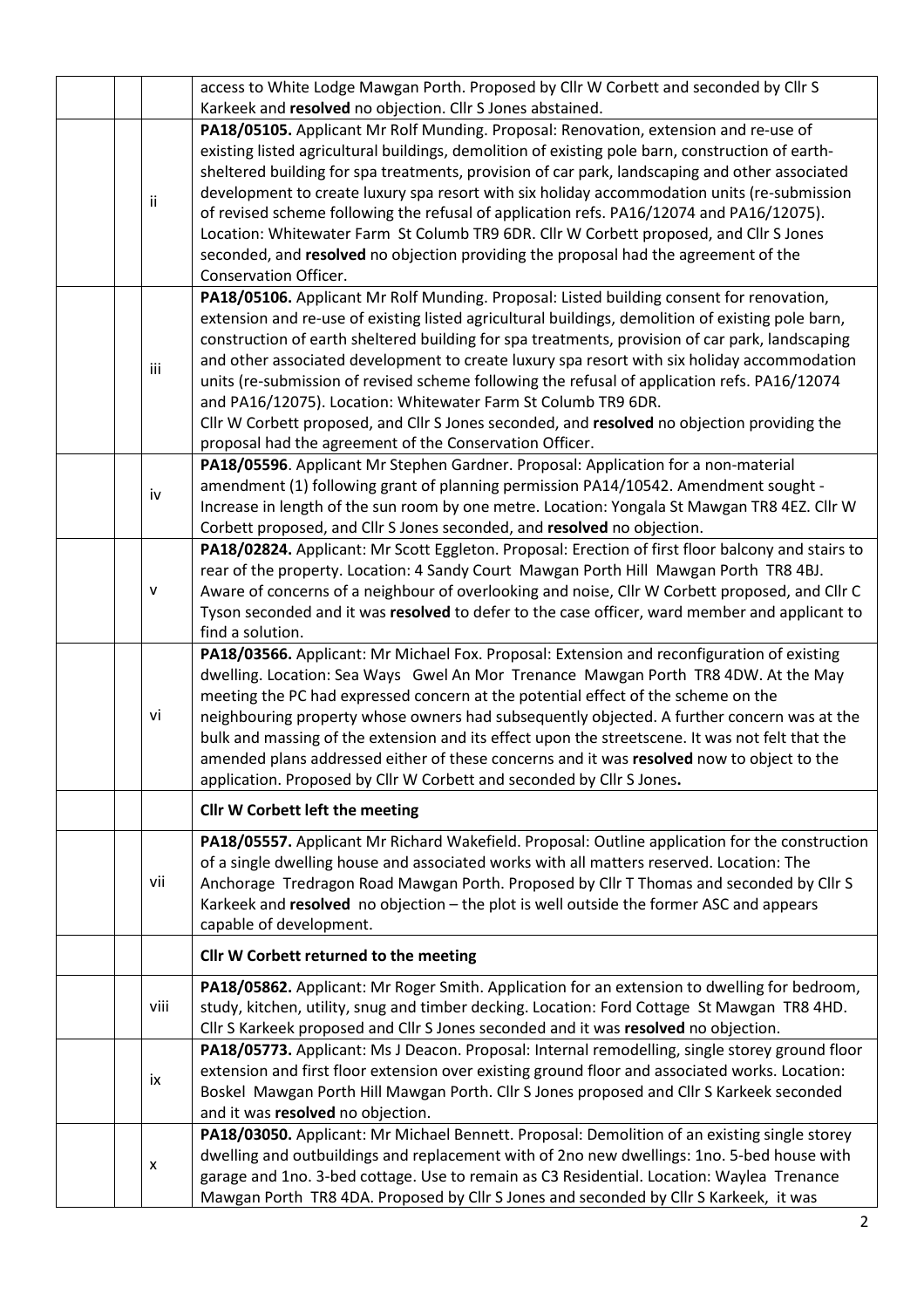|   |              | resolved to make a strong objection to this application. The site is an important location where  |  |  |  |  |
|---|--------------|---------------------------------------------------------------------------------------------------|--|--|--|--|
|   |              | under both the Restormel Plan and the new Cornwall Local Plan, increases in the density of        |  |  |  |  |
|   |              | development to the detriment of what has long been recognised as the 'special character' of       |  |  |  |  |
|   |              | the area are not acceptable. Permitting the replacement of one small bungalow with a much         |  |  |  |  |
|   |              | larger house and a three bedroomed cottage will involve a significant loss of garden space and    |  |  |  |  |
|   |              | greenery (the very reason for the site's inclusion in the former Area of Special Character) and   |  |  |  |  |
|   |              |                                                                                                   |  |  |  |  |
|   |              | can only encourage similar applications elsewhere in Trenance which, if permitted, would soon     |  |  |  |  |
|   |              | change the nature of the village.                                                                 |  |  |  |  |
|   |              | PA18/03086. Applicant: Mr & Mrs N Curry. Proposal: Demolition of garages and construction of      |  |  |  |  |
|   |              | new dwelling adjacent to 'Headlands' at Trenanace. Location: Land North East Of Beach House       |  |  |  |  |
|   |              | Nee Headlands Trenance Mawgan Porth TR8 4DB. Cllr S Jones proposed and Clls W Corbett             |  |  |  |  |
|   |              | seconded and it was resolved to maintain the PC's previous strong objection to the application.   |  |  |  |  |
|   |              | The minor changes to the design of the new dwelling fail to address the issue of principle        |  |  |  |  |
|   |              | involved which is that the site forms a key part of the formerly designated Trenance Area of      |  |  |  |  |
|   | xi           | Special Character where material increases in the density of development (which the proposal      |  |  |  |  |
|   |              | would constitute), have long been held should not be permitted. The location of the site means    |  |  |  |  |
|   |              | that it cannot be considered as 'rounding off' under the Local Plan, neither can it be considered |  |  |  |  |
|   |              | as 'infilling' as it does not form a small gap in an otherwise continuously built frontage. To    |  |  |  |  |
|   |              | permit a new dwelling here on the basis that a single dwelling can be comfortably                 |  |  |  |  |
|   |              | accommodated misses the point as it is an argument that could be adduced to support similar       |  |  |  |  |
|   |              | developments all over Trenance.                                                                   |  |  |  |  |
| C |              | To consider planning applications received before meeting                                         |  |  |  |  |
|   |              |                                                                                                   |  |  |  |  |
|   |              | PA18/05893. Applicant: Mr and Mrs Hore. Proposal: Residential annexe extension to the rear of     |  |  |  |  |
|   |              | Penpont Cottage. Location: Penpont Cottage Penpont St Mawgan TR8 4ET. Cllr W Corbett              |  |  |  |  |
|   | $\mathbf{i}$ | proposed and Cllr S Jones seconded and it was resolved to defer to the August meeting. Action:    |  |  |  |  |
|   |              | Clerk to request an extension of time for comment from Planning Case Officer and more             |  |  |  |  |
|   |              | intelligible plans.                                                                               |  |  |  |  |
| d |              | To note Advices and Decisions by Cornwall Council:                                                |  |  |  |  |
|   |              |                                                                                                   |  |  |  |  |
|   |              | PA18/01672 APPROVED Applicant: Mrs Caroline Makepeace. Proposal: Construction of a                |  |  |  |  |
|   | Ť            | dwelling. Location: Land West of Summer House Winsor Lane St Mawgan Cornwall TR8 4EU.             |  |  |  |  |
|   |              | Noted.                                                                                            |  |  |  |  |
|   |              | PA18/01858 Decided not to make a TPO (TCA apps). Applicant: Mr S. Gardner. Proposal: Tree         |  |  |  |  |
|   | ii           | works to various trees within a conservation area. Location: Yongala Access to St Mawgan-in-      |  |  |  |  |
|   |              | Pydar School St Mawgan TR8 4EZ. Noted.                                                            |  |  |  |  |
|   |              | PA18/03293 APPROVED Applicant: Mr I Mackintosh. Proposal: Proposed redesign of approved           |  |  |  |  |
|   | iii          | planning application PA15/05171 for erection of a two-bedroom bungalow with garage and            |  |  |  |  |
|   |              | associated works Parish. Location: Land South of Ivy Cottage Ball Lane St Mawgan. Noted.          |  |  |  |  |
|   |              | PA18/04816 Decided not to make a TPO (TCA apps) Applicant: Mr Cameron Donnelly.                   |  |  |  |  |
|   | iv           | Proposal: Notification of proposed works to trees in a Conservation Area, namely fell leylandi    |  |  |  |  |
|   |              |                                                                                                   |  |  |  |  |
|   |              | trees 1, 2, 3, 4, 5. Location: Ramwood Lanvean St Mawgan. Noted.                                  |  |  |  |  |
|   | $\mathsf{v}$ | PA18/01471 APPROVED Applicant: Mr Anthony Palmer. Proposal: Change of use of land to use          |  |  |  |  |
|   |              | as a tea garden with associated works. Location: Menalhyl Yard Mawgan Porth TR8 4BG. Noted.       |  |  |  |  |
|   |              | PA18/03884 APPROVED Applicant: Mr And Mrs P Shaw. Proposal: Conversion of existing                |  |  |  |  |
|   | vi           | garage, extensions and alterations including enlarged rear veranda/terrace, installation of two   |  |  |  |  |
|   |              | stainless steel flues and additional parking. Location: 5 Tredragon Close Mawgan Porth TR8 4DP.   |  |  |  |  |
|   |              | Noted.                                                                                            |  |  |  |  |
| e |              | Enforcement- new case and decisions                                                               |  |  |  |  |
|   |              |                                                                                                   |  |  |  |  |
|   | İ            | EN18/00970 - Land near Westward - ongoing enquiry regarding Enforcement decision.                 |  |  |  |  |
|   |              | Goring Gwel-an-Mor - Boundary fence affecting site lines. Action: PC to request Highways          |  |  |  |  |
|   | ij.          | investigate further.                                                                              |  |  |  |  |
|   |              |                                                                                                   |  |  |  |  |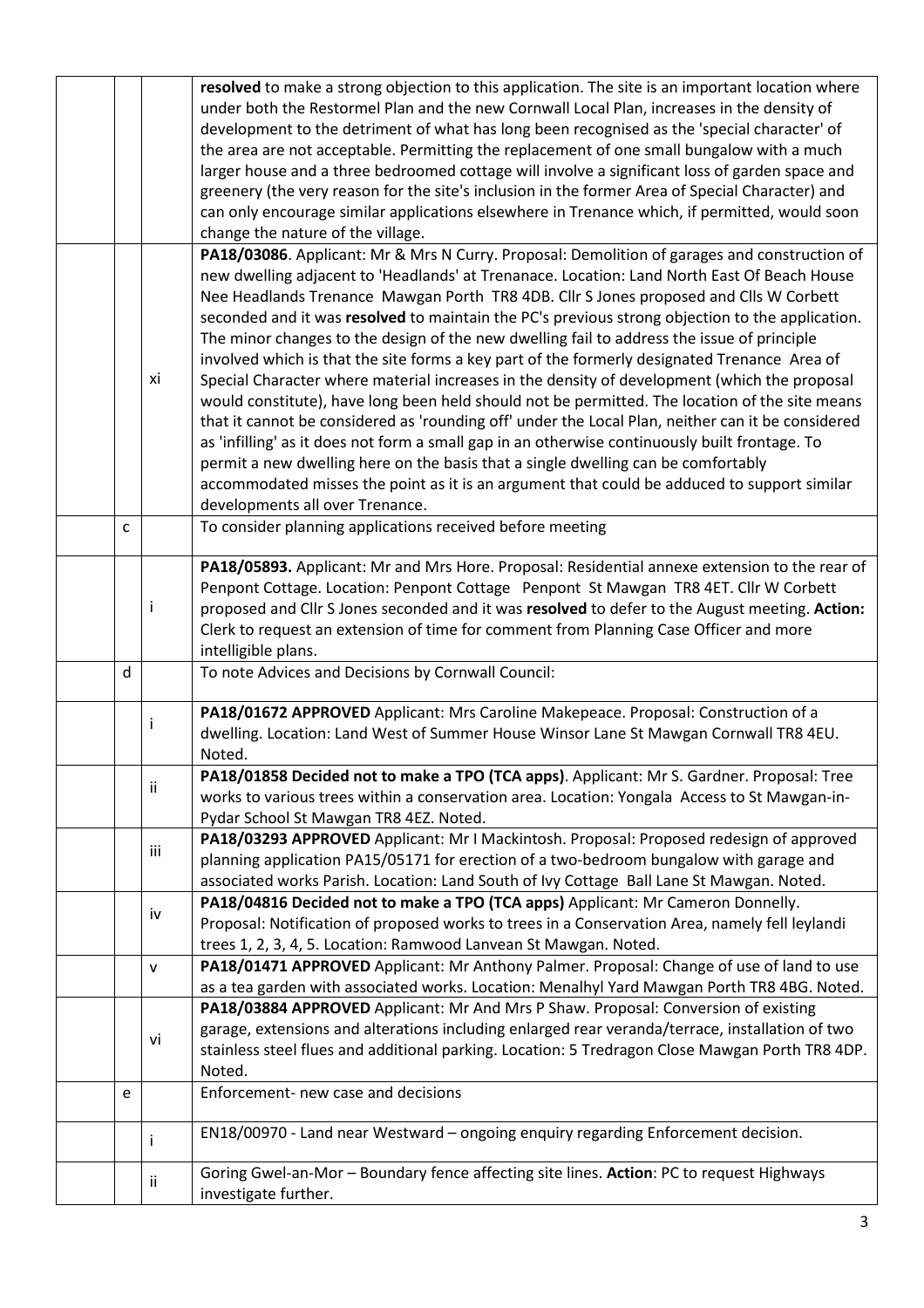| 89/18 |   |     | <b>WORKING GROUPS</b> - to receive reports (if any), and agree any necessary action and                                                                                                                                                                                                                                                                                                                            |  |  |  |
|-------|---|-----|--------------------------------------------------------------------------------------------------------------------------------------------------------------------------------------------------------------------------------------------------------------------------------------------------------------------------------------------------------------------------------------------------------------------|--|--|--|
|       |   |     | expenditure:                                                                                                                                                                                                                                                                                                                                                                                                       |  |  |  |
|       | a |     | Amenities - service and repairs to ride-on-mower in accordance with Financial Regulation<br>11.1(iii)                                                                                                                                                                                                                                                                                                              |  |  |  |
|       |   | Ť   | Playground Fence - to receive quote for replacement galvanised steel fencing (deferred from<br>previous meetings). Deferred to September as Cllr R Cawley absent.                                                                                                                                                                                                                                                  |  |  |  |
|       |   | ii. | Burial Ground - Notice of interment of ashes Miss Diana Phoebe Ball into parents' grave: A055<br>and A056 - Thursday 21 <sup>st</sup> June. Noted.                                                                                                                                                                                                                                                                 |  |  |  |
|       |   | iii | Burial Ground - Memorial Additional Inscription. Clerk advised, awaiting further information.                                                                                                                                                                                                                                                                                                                      |  |  |  |
|       | b |     | Transport and Rights of Way. Cllr T Thomas informed the meeting that the new Trenance sign<br>plaques were in production. It was agreed that the signposts should be sited before the summer<br>holidays. Action: Clerk to communicate such with Footpath Contractor and suggest a local<br>contractor may assist him at reasonable cost to the PC.                                                                |  |  |  |
|       |   | Ť   | Cornwall Council Community Network Highways Scheme - suggestions for consideration for the<br>Working Group to progress for the scheme: Further hardstanding by Carloggas Green Bus Stop;<br>re-painting of white lines up Mawgan Hill from Falcon Inn; speed awareness signs at Mawgan<br>Hill.                                                                                                                   |  |  |  |
|       | C |     | Beach and Environment - Two replacement Beach Bins have been acquired for Mawgan Porth<br>Beach, but await siting. Action: Clerk to ask Beach Contractor if help is required.                                                                                                                                                                                                                                      |  |  |  |
|       |   |     | Silt under bridge at Mawgan Porth - to agree action. Action: Clerk to contact Environment<br>Agency.                                                                                                                                                                                                                                                                                                               |  |  |  |
|       | d |     | Neighbourhood Plan - nothing further to report                                                                                                                                                                                                                                                                                                                                                                     |  |  |  |
|       | e |     | Digital Media for Parish Council - ongoing                                                                                                                                                                                                                                                                                                                                                                         |  |  |  |
| 90/18 |   |     | <b>REPORTS FROM MEETINGS:</b>                                                                                                                                                                                                                                                                                                                                                                                      |  |  |  |
|       |   | j.  | Affordable Housing - nothing further to report                                                                                                                                                                                                                                                                                                                                                                     |  |  |  |
|       |   | Ϊİ  | Community Network Panel - Cllr D Carter offered to attend the next meeting, and will report<br>back to a future PC meeting.                                                                                                                                                                                                                                                                                        |  |  |  |
|       |   | iii | Cornwall Airport Newquay Consultative Forum 27 June 2018 - circulated prior to meeting.<br>Action. Clerk to ask Cllr Fitter for an update of when Mobile Mast becomes operational.                                                                                                                                                                                                                                 |  |  |  |
|       |   | iv  | Plastic Free Community - The Clerk read out a short report from Cllr D Carter:<br>Progress is being made to fulfil all criteria to receive accreditation to a Plastic Free Community<br>and very pleased that Local Businesses seem to be onboard with this initiative. Representatives<br>have been into the local schools to highlight the issues of plastic in the environment. Meetings<br>are held quarterly. |  |  |  |
| 91/18 |   |     | To note and discuss (if appropriate) the correspondence received since the last meeting and                                                                                                                                                                                                                                                                                                                        |  |  |  |
|       |   |     | any associated actions and expenditure:                                                                                                                                                                                                                                                                                                                                                                            |  |  |  |
|       |   |     | Road Traffic Regulation Act 1984 S.14: Temporary Prohibition of Traffic - Boardmasters, Newquay -<br>06/08/2018 - 14/08/2018 - circulated. Noted.                                                                                                                                                                                                                                                                  |  |  |  |
|       |   | ii. | Reef Water Solutions 2018 Risk Assessment Report - circulated. The Clerk reported that she,<br>and Toilet contractor have liaised with Wallgate Ltd., regarding the water temperatures in the<br>Ladies and Disabled Toilets. Clerk is working with Reef Water Solutions Ltd to ensure<br>management protocols and a suitable scheme of controls are in place.                                                     |  |  |  |
|       |   | iii | Enforcement and GDPR - Customer Relations Officer for the Economic Growth & Development<br>Service - circulated. Noted.                                                                                                                                                                                                                                                                                            |  |  |  |
|       |   | iv  | Future of Policing Public Survey - circulated. Noted.                                                                                                                                                                                                                                                                                                                                                              |  |  |  |
| 92/18 |   |     |                                                                                                                                                                                                                                                                                                                                                                                                                    |  |  |  |
|       |   |     | <b>FINANCE and LEGISLATION:</b>                                                                                                                                                                                                                                                                                                                                                                                    |  |  |  |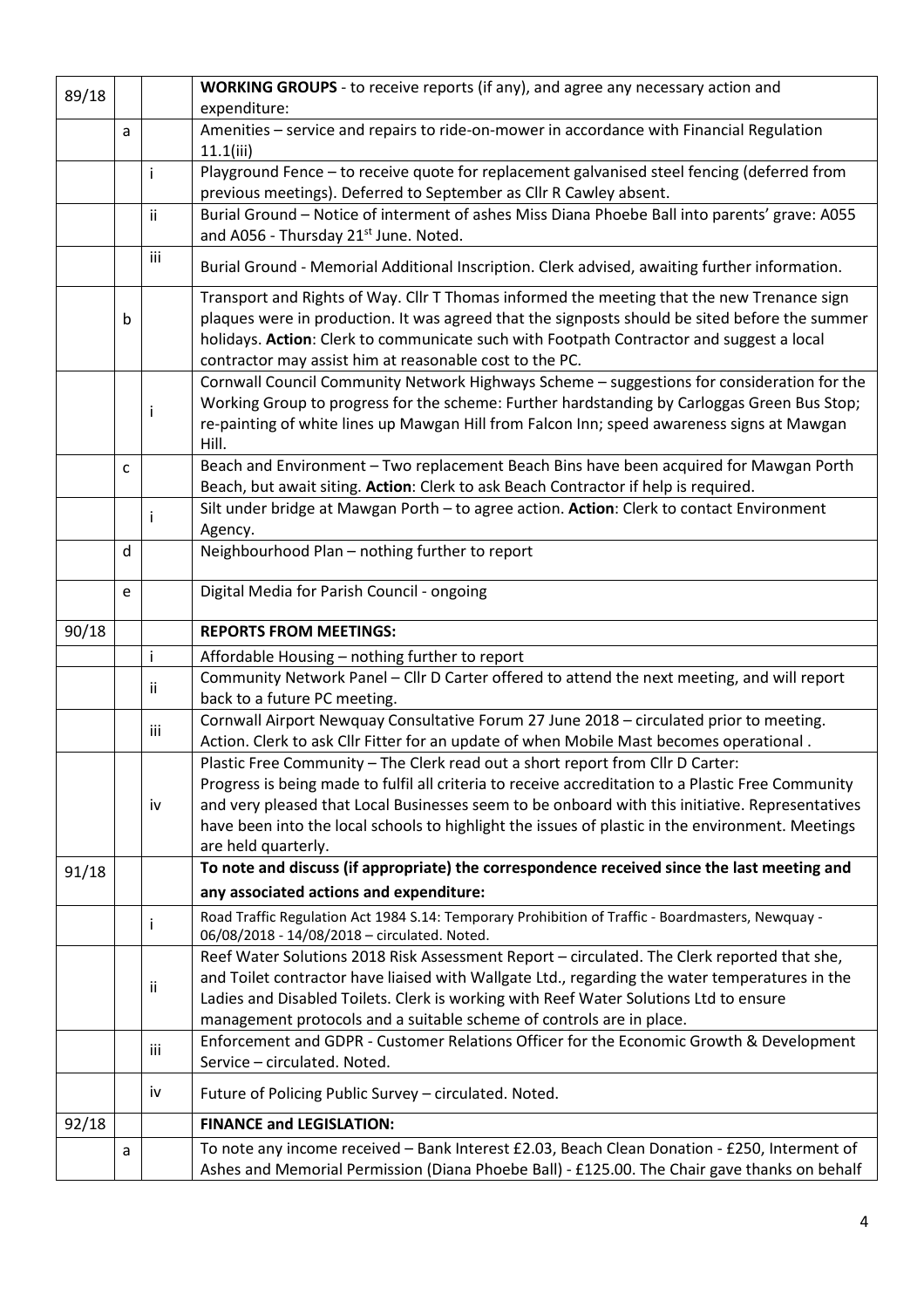|       |             |                                                                | of the PC to Mr Steve Tavener for his commitment to collecting business donations that assist in             |  |  |  |  |
|-------|-------------|----------------------------------------------------------------|--------------------------------------------------------------------------------------------------------------|--|--|--|--|
|       |             |                                                                | maintaining the Mawgan Porth Beach Clean Contractor.                                                         |  |  |  |  |
|       | $\mathsf b$ |                                                                | Bank reconciliation for 1 <sup>st</sup> financial quarter. Proposed by Cllr W Corbett and seconded by Cllr C |  |  |  |  |
|       |             | Tyson and resolved to approve. No corrective actions required. |                                                                                                              |  |  |  |  |
|       | C           |                                                                | Review of the 1 <sup>st</sup> quarter budget monitoring. Proposed by Cllr W Corbett and seconded by Cllr C   |  |  |  |  |
|       |             |                                                                | Tyson and resolved to approve. No corrective actions required.                                               |  |  |  |  |
|       |             |                                                                | Internal Control 1 <sup>st</sup> quarter - to note member of Internal Control Working Group to undertake     |  |  |  |  |
|       | d           |                                                                | review of all documentation. Cllr D Carter undertaking 1st quarter Internal Control review of all            |  |  |  |  |
|       |             |                                                                | documentation.                                                                                               |  |  |  |  |
|       | e           |                                                                | Bank Mandate - Permission to add Cllrs C Tyson, C Mann, S Karkeek and T Thomas to the bank                   |  |  |  |  |
|       |             |                                                                | mandate. Proposed by Cllr W Corbett and seconded by Cllr S Jones and resolved to agree                       |  |  |  |  |
|       |             |                                                                | permission for the above Cllrs. Action: Clerk to initialise completion of forms                              |  |  |  |  |
|       | f           |                                                                | Review of the Council's Employment Policies, procedures, and practices - deferred from June                  |  |  |  |  |
|       |             |                                                                | Grievance Policy -to adopt (previously circulated). Cllr S Karkeek proposed and Cllr C Tyson                 |  |  |  |  |
|       |             |                                                                | seconded, and it was resolved to adopt.                                                                      |  |  |  |  |
|       |             | Ϊİ                                                             | Lone Working - (previously circulated) to adopt. Cllr S Karkeek proposed and Cllr C Tyson                    |  |  |  |  |
|       |             |                                                                | seconded, and it was resolved to adopt.                                                                      |  |  |  |  |
|       |             | iii                                                            | Equal Opportunity - (previously circulated) to adopt. Cllr S Karkeek proposed and Cllr C Tyson               |  |  |  |  |
|       |             |                                                                | seconded, and it was resolved to adopt.                                                                      |  |  |  |  |
|       |             |                                                                | Review of Press/Media Policy (previously circulated). Cllr S Karkeek proposed and Cllr C Tyson               |  |  |  |  |
| g     |             |                                                                | seconded and it was resolved to adopt new version to take into consideration of GDPR Act                     |  |  |  |  |
|       |             |                                                                | 2018.                                                                                                        |  |  |  |  |
|       |             |                                                                | Standing Orders Annual Review - to adopt revised Standing Orders (previously circulated) -                   |  |  |  |  |
|       | h           |                                                                | deferred from June. It was resolved to defer to September in order that Cllr T Thomas, Cllr L                |  |  |  |  |
|       |             |                                                                | McKenzie and the Clerk can work through the DRAFT document and offer a final version for                     |  |  |  |  |
|       |             |                                                                | adoption at September's meeting.                                                                             |  |  |  |  |
|       |             |                                                                | Accounts - to approve invoices for payment and sign cheques at the end of the meeting                        |  |  |  |  |
|       | İ           |                                                                | (list circulated prior to the meeting). Cllr W Corbett proposed and Cllr S Karkeek seconded and              |  |  |  |  |
|       |             |                                                                | resolved to approve invoices for payment as per payment schedule below.                                      |  |  |  |  |
|       |             |                                                                | Notice of items for the next Agenda:                                                                         |  |  |  |  |
| 93/18 |             |                                                                | (note - no decisions can be taken on any item raised under this heading).                                    |  |  |  |  |
|       |             |                                                                | Planning, Accounts and urgent business only                                                                  |  |  |  |  |
| 94/18 |             |                                                                | Close of meeting: The meeting closed at 9.20pm                                                               |  |  |  |  |

## **Payment of Accounts**

|          | <b>ACCOUNTS</b>                                                 |                                       | Minute Ref |
|----------|-----------------------------------------------------------------|---------------------------------------|------------|
| Name     | Details                                                         | Amount                                |            |
| A Hayne  | Clerk's Salary & Expenses                                       | 897.26                                |            |
| S Plant  | Maintenance Contract June<br>Expenses<br>Footpath Contract June | 980.00<br>190.82<br>360.00<br>1530.82 |            |
| M Farmer | <b>Beach Clean June</b>                                         | 915.00                                |            |
| A Prowse | St Mawgan Toilet Clean & expenses                               | 287.83                                |            |